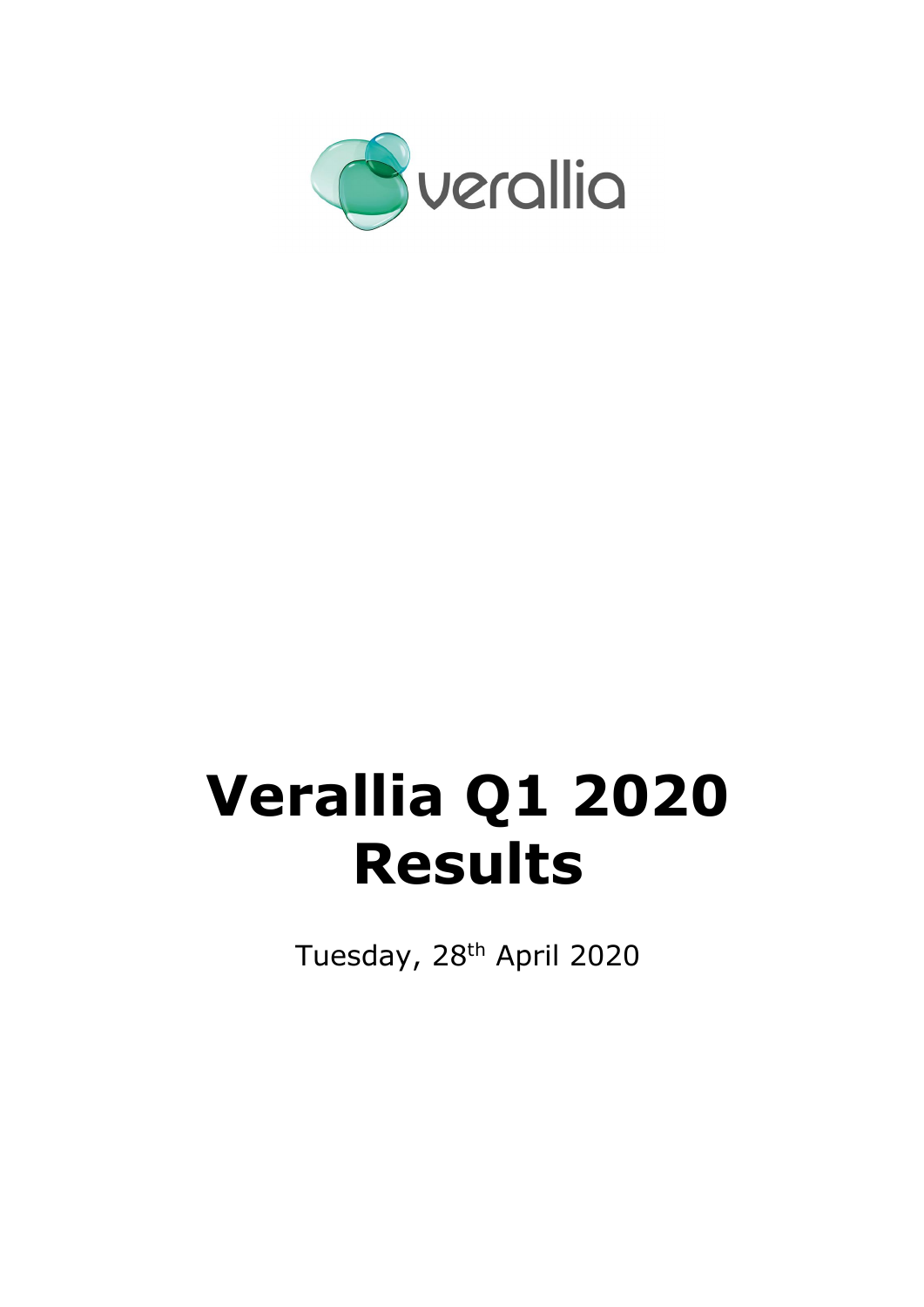## **Verallia Q1 2020 Results**

**Michel Giannuzzi:** Good afternoon everyone and thank you very much for joining us for this presentation for Verallia's first quarter 2020 results.

Before moving on to the financial highlights, I would like to firstly express my sympathy and solidarity with those particularly hit by the COVID-19 crisis and convey my gratitude to those risking their own health to respond to this epidemic.

So, I propose to start with page three, which is the financial highlights for the quarter. As you will see from later on in the presentation, from Didier, we had a very good start of the year, with a limited impact from the COVID-19 pandemic. Our reported revenues were at €645 million, up 1.9% versus prior year and the sustained organic growth of 4% versus Q1 2019 was quite impressive in the current environment. Even if we exclude the positive impact of hyperinflation in Argentina, we still enjoyed a 2% organic growth in the quarter.

Our adjusted EBITDA was up 6.5%, at €151 million and this increase was up by 9.6% at constant exchange rates and scope versus the prior year. Our adjusted EBITDA margin was at 23.5% for the quarter, up 103 basis points compared to Q1 2019.

As you know, Verallia is a very strong, cash-generative company and we continued to deliver, the company, during the quarter. Our ratio of net debt leverage and ratio of debt to EBITDA was reduced from 2.6 at the end of  $31<sup>st</sup>$  December to 2.5 times last 12 months adjusted EBITDA at the end of March 2020.

Given the COVID-19 epidemic, we have a limited visibility on what is going on over the next few months and therefore we withdrew, as you know, our 2020 guidance. However, we stood firm on our proposal to pay a dividend of €0.85 per share, either in cash or new shares, at shareholder's option, that will be subject, of course, to the shareholder's general meeting, which will take place on 10<sup>th</sup> June.

So, let us move, maybe, to the next page, page four, where we will see the main impact, or the main event, of the quarter, which is COVID-19 and the short-term priorities we took. As we have no operations in Asia and in China in particular, the first country that started to be hit by COVID-19 was Italy, for Verallia. I have to say that I am quite impressed by the way our Italian colleagues first reacted to this pandemic. Then, after, we have immediately implemented a crisis-management organisation, not just in Italy but across all areas, with three clear, immediate priorities.

The first priority is obvious: we want to preserve our employees' health and safety. The second priority is to ensure the business continuity, to continue to serve our customers and the third priority, short-term priority, is to protect our financial strength.

On the top of these immediate priorities, I have to say that I am very proud of the spontaneous reaction of our employees, that have shown a lot of solidarity with very local initiatives to support the people in their local communities, where they live and work, by providing some very nice support to those people that were severely hit by the COVID-19. We will see that in a few slides.

So moving on to the next slide, which is slide five, priority number one is to preserve our employees' health and safety, so immediately, on all sites, we took measures to guarantee our employees' health and safety that were stricter than public authorities' guidelines at that time.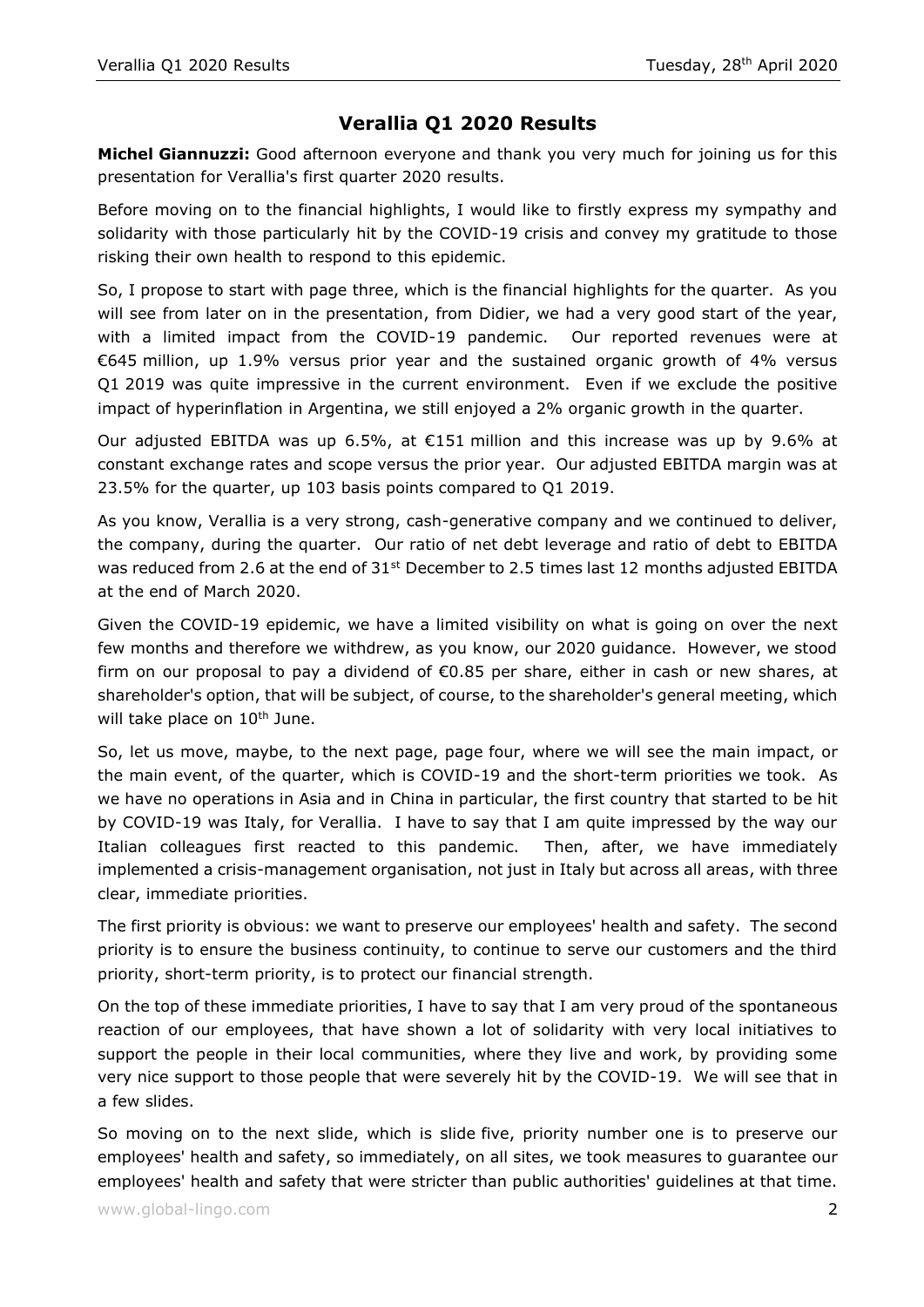We immediately asked all the support functions, either in offices or in the plants, to, as much as possible, work from their home office. We, of course, implemented social distancing. We implemented very strong hygiene measures everywhere, including the canteen and the locker rooms. We have checked employee temperatures at the entrance, the factory gates. We have avoided, as much as possible, face-to-face meetings, opting for calls. We have reorganised our shift handovers in the production facilities to avoid having too many people in the locker rooms at the same time and we restricted access to our suppliers and of course our customers, too, during that period.

So, those are a few examples of what was done and I think I am glad to report that, out of the 10,000 employees that Verallia currently employs, we have had to report, so far, only about 15 people have been contaminated by COVID-19. None of them have been in a very serious health situation.

If I move to the next slide, on page six, the second priority was to ensure business continuity to better serve our customers. First, I would like to remind you that our activities have been considered as essential for the food and beverage chain and all our sites have been able to continue to produce during that period and still are. Therefore, we had no factory shutdowns at all and I am quite pleased to say that even though we have had to slow down some production lines in some areas, where demand was lower, all the furnaces are continuing to work as normal.

You know that our business model is 'glocal': a very decentralised organisation to better serve our customers and this decentralised organisation provided us a lot of agility and reactivity in this crisis situation. The business continuity plans have been very swiftly and timely implemented in all plants, all countries in a very remarkable way.

I personally had daily calls with all the division general managers to review the situation. We had calls with executive committees every other day to review the situation and take appropriate actions.

We also have some coordinated efforts at the corporate level, sharing the best practices, especially on health and safety, with our group health and safety coordinator and made sure that all the knowledge and experience of our Italian colleagues was very quickly disseminated across the organisation to the other divisions, to the other areas. We even had some examples where the Italian colleagues had some stock of masks that could be transferred to the Spanish colleagues that were lacking masks, as an example of the things that we have done. Group purchasing also made sure that we managed very efficiently and very rapidly a good supply of personal protective equipment.

Last but not least, Didier Fontaine from the organisation, within the financial community, has implemented a very strict monitoring of the cash position, the customer payments, with the sales force being involved, indeed and a tight follow-up on the supply chain as well.

So, these were the immediate measures that we took to ensure business continuity and I think it has provided us a very strong thank you from our customers that we have been served very well during that period.

As you know, during crisis, communication is key, so we reinforced, big time, our communication schedules. At an area, or division, level, there were internal video, or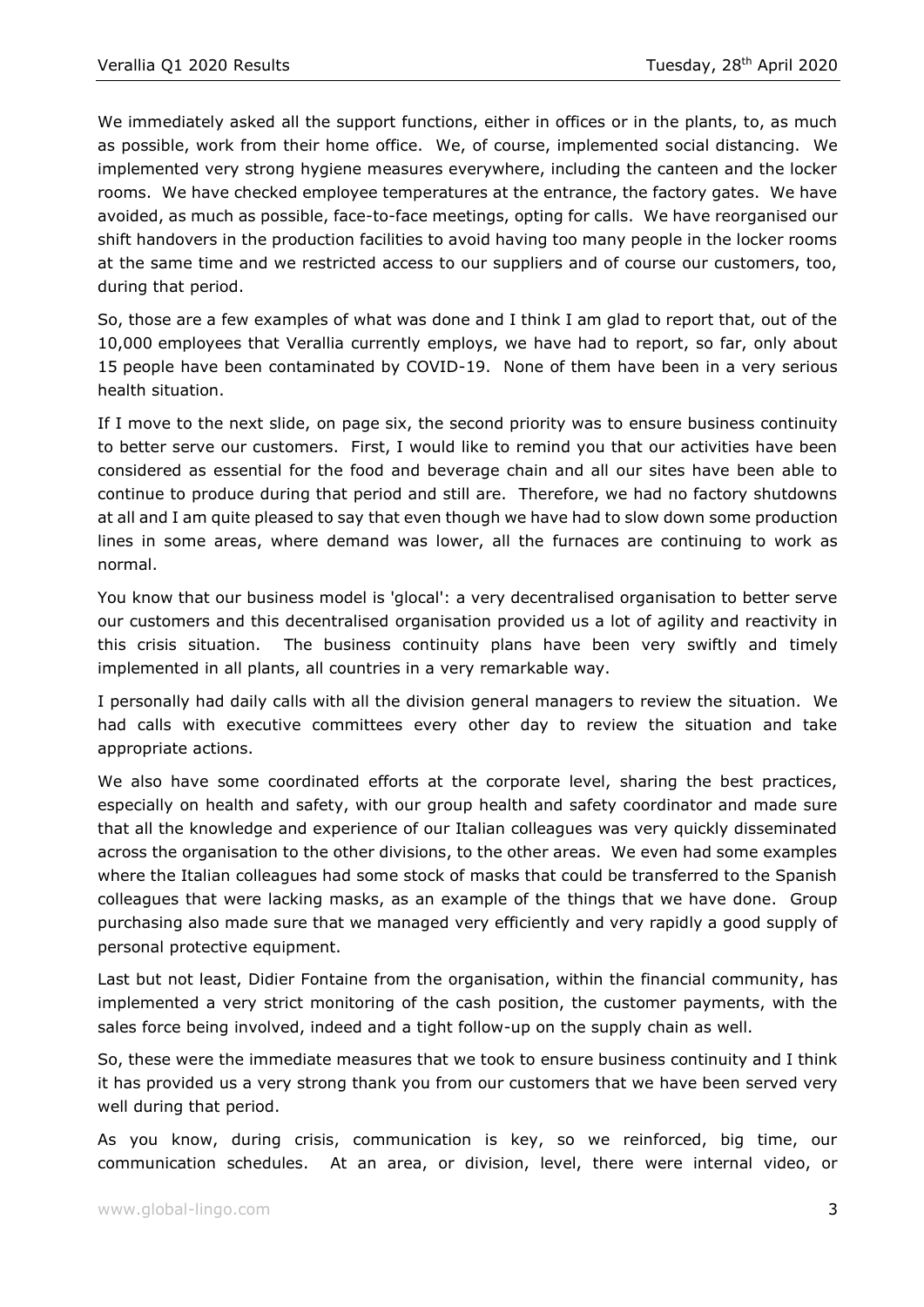conference, calls in the regions. At a group level, I personally had weekly video calls and written information, flash information, at a group level. I also wrote a weekly letter to the board to update them on the situation.

So I think on this one we showed the very strong reactivity and agility of the company.

The third priority, moving to slide number seven, is to protect our financial strength. We have, at the end of March 2020, a very solid balance sheet and liquidity. As I said before, we have continued to deleverage the company, to 2.5 times last 12 month adjusted EBITDA, which is well below the maximum leverage covenant, at five times. At the end of March, we had €528 million available liquidity, which is a very healthy debt maturity profile.

Nevertheless, we also increased our financial ability by setting up a €250 million additional revolving credit facility, as of Friday last week, which was 24<sup>th</sup> April. This has given us a lot of strength into our balance sheet and liquidity situation.

Now moving on to the next slide, on page eight, I have to say that it is during crises that you see people bring the best out of them. I have witnessed personally many, many inspiring acts of solidarity that I would like to share with you and that were very spontaneous from our people.

It started with lots of local donations for hospitals, medical staff, firemen, retirement homes, people in need, homeless people and low-income families. Most of the things were very basic equipment, or food, or hygienic protective clothing given to those people in need. We also provided some local services, for example, to the truck drivers in Germany and Spain, providing and building some specific restrooms and showers for them. In Ukraine, where we have our own bus transportation company, or services, if you want, we have organised transportation for the medical team that are going to the hospital of Zorya, where we are living close by.

As a boost to these local initiatives, the executive committee and myself have renounced 15% of the annual compensation for the executive committee and 50% of my annual compensation to create a fund of  $E1.6$  million that will be used to support these local initiatives.

Moving on to the next slide, now maybe leaving COVID-19 for two minutes, there are other things that happened quite nicely during the first quarter. The first one was the reconstruction of the furnace in Chile, which started at the end of last year. The furnace restarted on time on 20<sup>th</sup> February, this year, just before the COVID crisis. It is a major investment for the region. We invested about €40 million to not only construct the best in class, with the most modern technology furnace but we also took advantage of this big job to upgrade the factory and add a new production line in our Rosario site in Chile. This will increase our capacity in this country by around 50,000 tons. If you remember, this is a factory mainly addressing the wine market.

These new investments will give us more flexibility, with more production lines producing up six different types of packaging simultaneously. We have also upgraded the inspection machines to enforce our quality and safety in the factory.

Even if Chile is really on the other side of the globe, to say that I am quite impressed by the very good start up of this big job on  $20<sup>th</sup>$  February, which was really on time, I have to do it. So that was a very good achievement for the LATAM team.

On the longer term, there was another initiative, on page ten, which I would like to bring to your attention. It is one of the very important initiatives for the industry, where an association of the main European glass packaging producers has set up, together, a project under the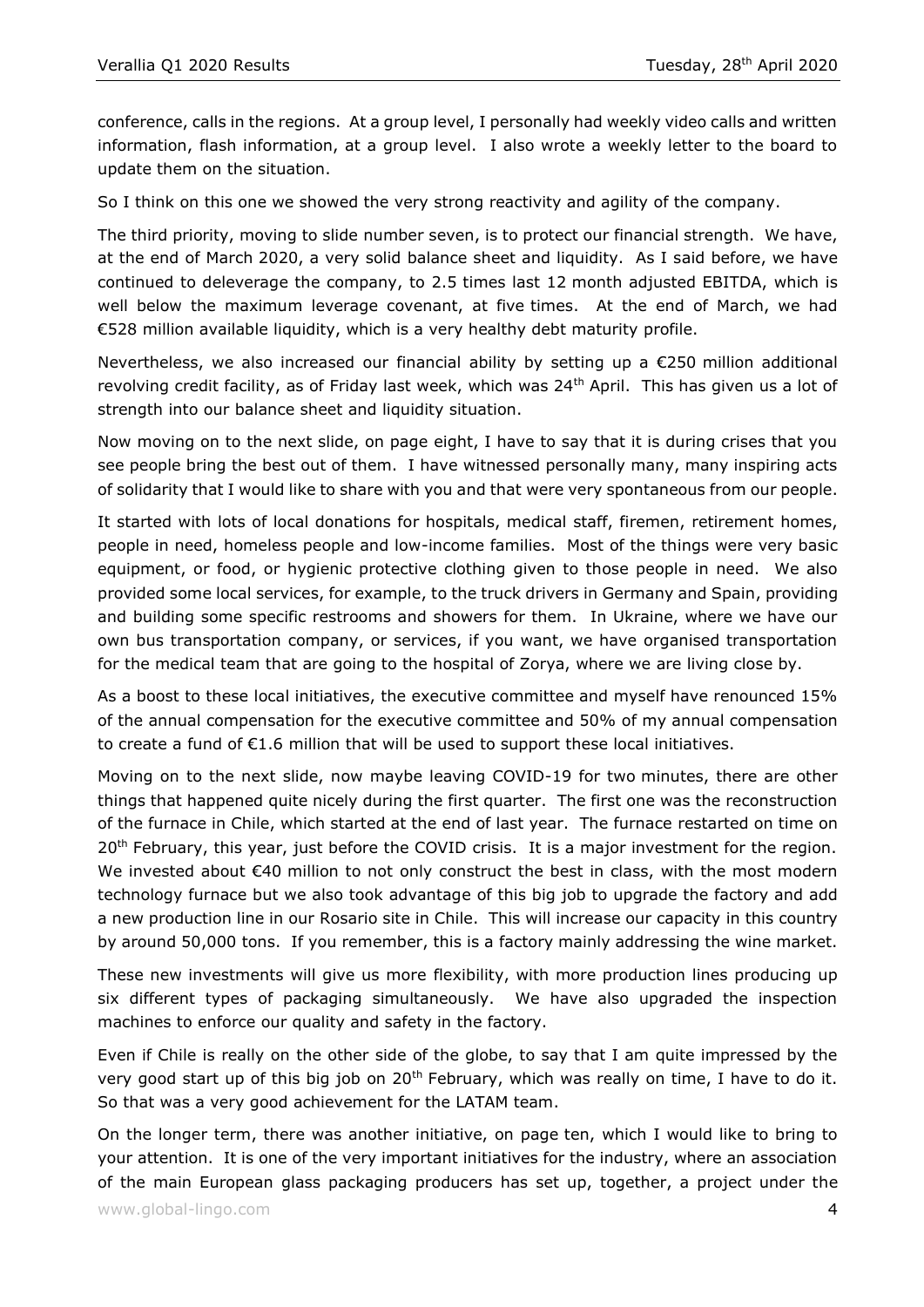Federation – the European Federation sponsorship to build a large-scale hybrid oxy-fuel furnace, which will be running on 80% electricity. Today, most furnaces run more or less 80% on gas and 20% on electricity and the purpose, which is an R&D project, is to be able to have a large-scale furnace – large scale means a furnace producing 300 tons of glass per day, which is a very good-sized tonnage – being able to produce high-quality products with electricity as a main energy source.

This is a technical challenge for our industry but it is a way to decarbonise our industry. This is a project that is going to start in the coming months with, of course, if the R&D project is successful, potential deployment after the first results. This is in year 2023.

As a reminder, this industry has already done a lot to reduce the energy consumption and the emissions of  $CO<sub>2</sub>$ . In the last 50 years, we reduced the energy consumption by 70%, we reduced the emissions of  $CO<sub>2</sub>$  by 50% and the glass packaging is about 30% lighter than what it was 50 years ago. However, this is a major milestone, a major breakthrough initiative, to go much, much further into decarbonisation of our industry.

This is also in line with the other major initiative that we took at European level, which is to increase the glass collection up to 90%. As you probably remember, every time we can increase by ten points the ratio of collects, which is the used glass, into our furnace, we can reduce the CO<sup>2</sup> emissions by 5%. Therefore, we collect, today in Europe, 76% of used glass. We, as an industry, with various partners, the retailers, the brands, the local municipalities have a project to increase this collection ratio from 76% to 90% in order to use more recycled glass in our furnace and therefore reduce our  $CO<sub>2</sub>$  emissions as well.

So these are long-term projects that we have been pursuing despite the short-term hiccups linked to COVID-19.

These were the main highlights for the quarter for Verallia and for the industry. Now I will hand over, on the next page, to Didier Fontaine, who will present the financial results.

**Didier Fontaine:** Thank you Michel and thank you very much, all of you, for joining the call. My presentation will be structured under three parts. As usual, number one, we will start by reviewing the revenue numbers at group level. I will then move to profitability, as part two and I will conclude on the cash performance, with a review of our strong financial structure, which we have to address the current crisis. As you know, liquidity is, more than ever, a point of focus for everyone and for us as well.

Before moving to slide 12 and as Michel mentioned earlier, I would just like to highlight that, in general terms, despite the first direct impact of the COVID-19 epidemic on our March sales, we are reporting a solid quarterly set of results. We have increased sales and improved profitability.

I am moving to slide 12. Overall, we can see there has been a good start of the year. We have, so far, limited the impact from the COVID-19 epidemic. The initial direct impacts have only been felt in March and even the second part of March. The group achieved a revenue of €645 million, which compared to €633 million in the first quarter of 2019. This is a reported growth of 1.9%, which represents an organic growth of 4% and as Michel pointed out, 2% if we exclude Argentina.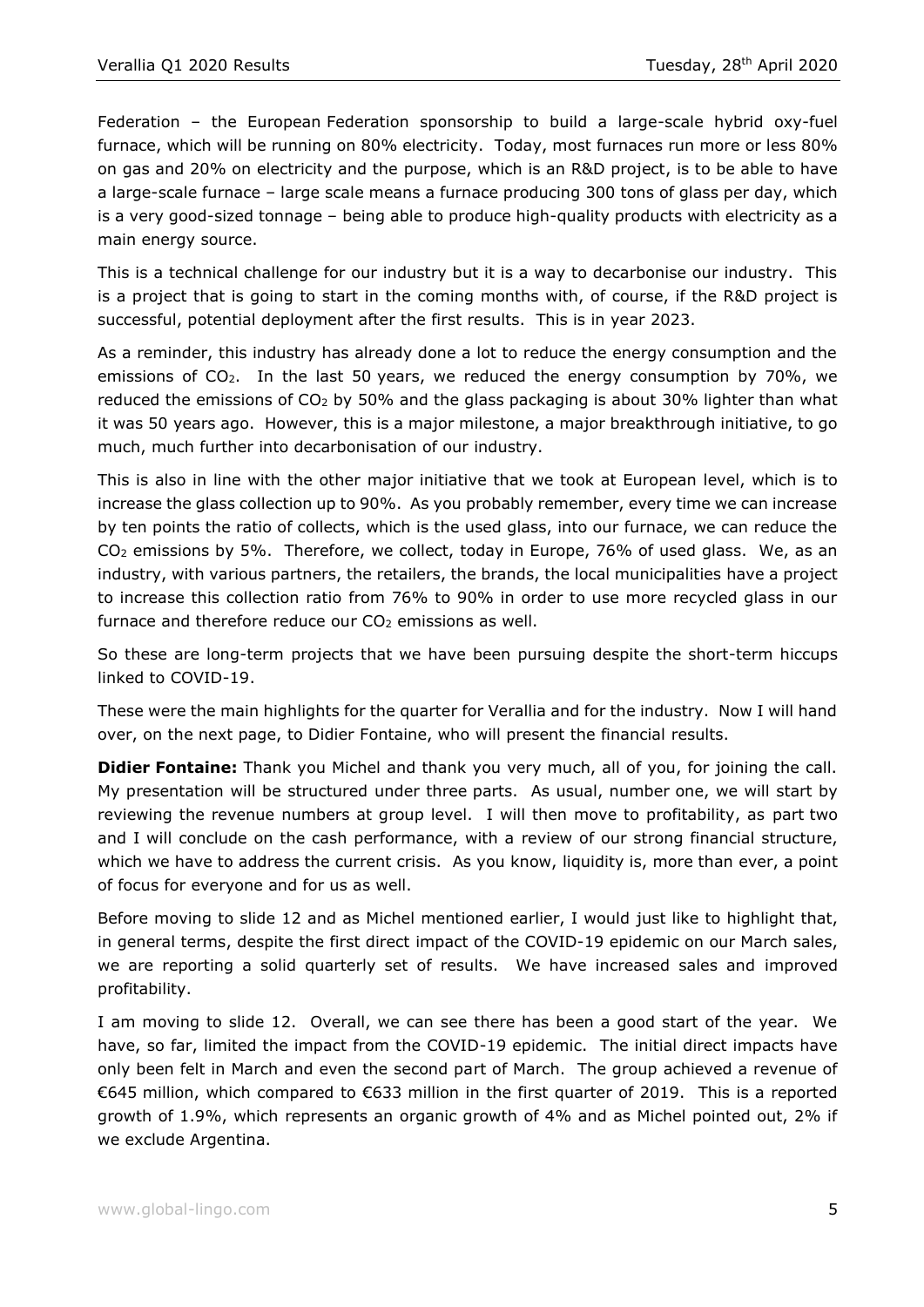The first element on which I would like to spend a bit more time is the category, quote and quote, 'activity' that you see as slightly negative on the bridge. That negative is despite volumes sold, which are showing a small increase. Actually, the decline in French sales, where the selling prices and the sales mix are higher than the group average, , have, therefore, negatively impacted the activity box. In a nutshell, the French drop has figured a negative country mix.

Now, if we are looking by segment, in Southern and Western Europe, excluding France, therefore basically Iberia and Italy, demand levels remained dynamic, particularly food jars, beer and mineral water. Italy and Iberia posted positive growth over the quarter.

As far as France is concerned, at the beginning of the quarter, activities in France were affected primarily by the national strikes due to the pension reform, associated to a decline in demand from customers exporting to China. This decline became more pronounced from mid-March onwards, due to the reduced workforce available on site, as a direct impact from COVID-19 that came along with associated confinement.

On the Northern and Eastern Europe side, all the region has been driven by food jars and mineral water markets. Germany, Ukraine and Russia show, all of them, positive organic growth in Q1.

As far as Latin America is concerned, all the countries reported positive growth for the quarter. Nevertheless, depreciation took a downturn from mid-March onwards, particularly in Brazil, which is going through a challenging political and sanitary context.

As a summary, there has been a deceleration in organic growth in March. We have reached, overall, 4% but, end of February, that 4% was 5.9% and only 0.4% in March. Most of the softening, actually, was related to the on-trade channel, to which we are only exposed for one-third of our activity. As you know, this market encompasses hotels, cafés and bars, restaurants, which indeed are suffering heavily from lockdowns.

In terms of pricing policy at group level, you know it is an important point for us, although and as expected, the sales price increases at the start of the year were more moderate than the previous year, they were in line with our expectations.

The weight of Argentina, which is still in hyperinflation, is noticeable as the price/mix impact represents €11 million over the quarter.

Again, we have been impacted by a negative FOREX hit of 2.1% in the first quarter, which is a negative €13 million. This is mainly due to depreciation of LATAM currency. We are used to the Argentine peso going down but here it was notable in Brazil and this drop has intensified in March.

You know the numbers but, as an illustration, the Brazilian real dropped by 19% on average in March 2020 versus March 2019. April is currently showing, in Brazil, a further significant drop of the Brazilian real.

Now, since we have covered the revenue aspect, we will now move to the adjusted EBITDA on slide 13. Adjusted EBITDA grew by 6.5% in the first quarter, reaching €151 million. Organically, it increased by 9.6%. Again, this increase is relying on our three pillars. Again, quote-and quote 'activity' is negative, despite more volume sold over the quarter, as it has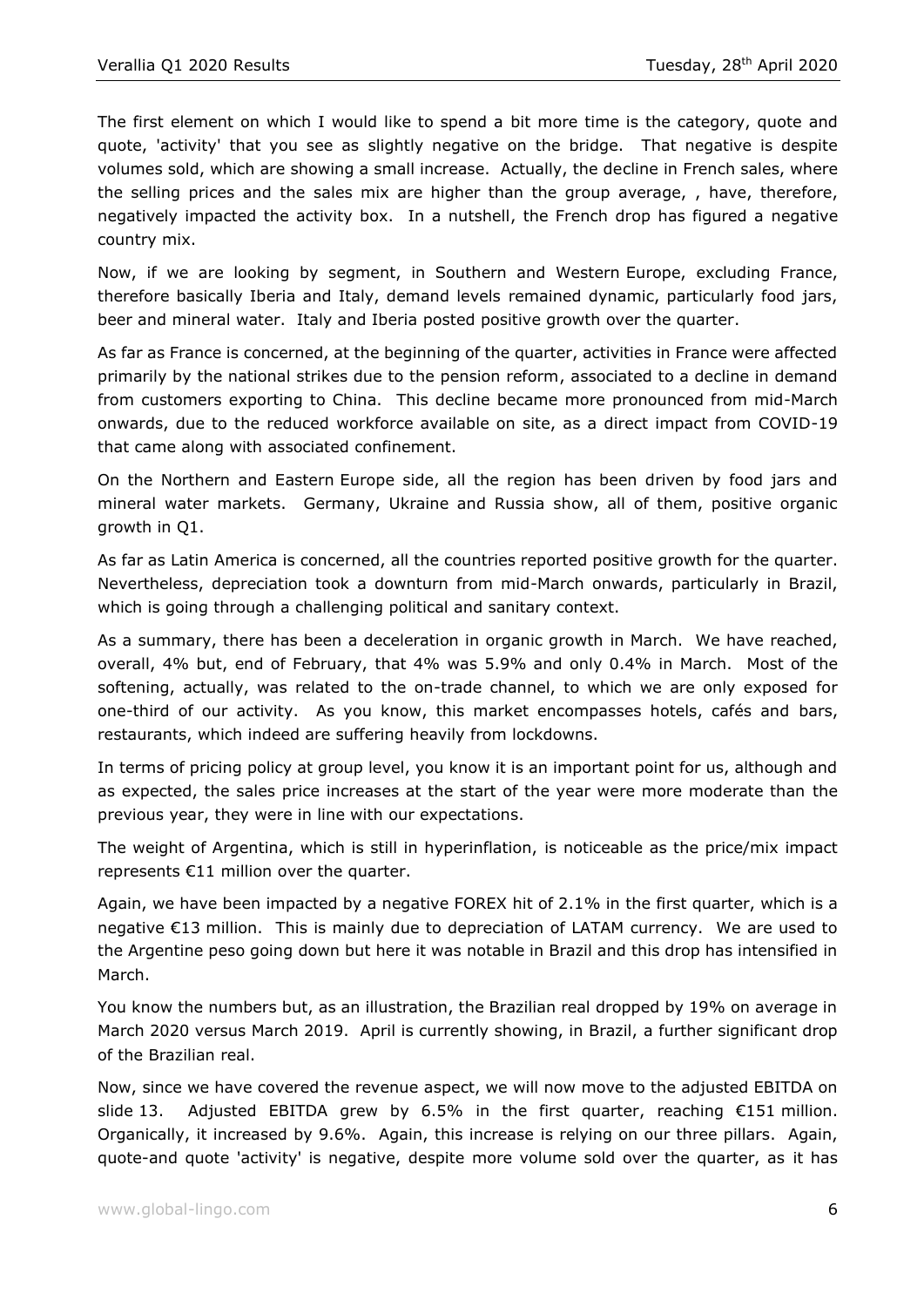been penalised by the unfavourable country mix that I mentioned in the previous slide. This is, essentially, linked to the lower sales in France.

The pillar number two, the positive price-cost spread, albeit price increases, as I said earlier, have been moderate compared to prior year, is still well positive.

Finally, our third pillar, our performance action plan, our capability to reduce our cash cost base by our productivity. The PAP led to a net reduction in cash production costs by  $\epsilon$ 8 million in the first quarter of 2020. As you are familiar with it now, I am going to present it in three different buckets. The pure cash savings generated by our hundreds projects in portfolio through the performance action plan, these reached €13 million, well in excess of the 2% of production cash cost reduction target of 2%. Those were, however, partly offset by an amount of €5 million inclusive of, first, I will say, what we call industrial variances that mainly come with the day-to-day usage of our industrial setup and machines and inventory clean up, when it is necessary. However, in that case, we need to add up our limitation in production, linked to the March stiff slowdown and associated as well to the confinement setup of the workforce, especially in France.

Despite those impacts, again, the adjusted EBITDA margin increased by 103 basis points to reach a robust 23.5%.

If I go to page 14, very briefly, I am going to focus onwards on our cash performance and our deleveraging efforts, as cash is king, especially in these days.

I am going to slide 15. During the first quarter of the year, we have continued to deleverage. Our net debt reached €1,574 million at the end of March 2020, which is a 2.5 times leverage of adjusted EBITDA for the last 12 months. This compares very favourably to the 3.1 times of March 2019, the 2.6 times of  $31<sup>st</sup>$  December 2019 and which is confirming our half-time per year deleveraging ability. For information purposes, this leverage ratio remains well below the maximum leverage ratio set out in Verallia group financing documentation, which is set at five times adjusted EBITDA.

Now moving to slide 16, as I mentioned at the beginning of this presentation, Verallia has a strong financial structure that underpins its resilience in these critical times.

Like Michel and together with Michel, I am, with my team, monitoring both at central and very importantly, at operational level, daily and accurately the cash position of the group and we are consistently seeking at optimising our financial structure to the best. This is why, on 20<sup>th</sup> March 2020 the group drew €200 million from its €500 million revolving credit facility for six months, ahead of the upcoming maturities of our NEU commercial papers, which, by the way, explain the high level of cash in the balance sheet at the end of March.

As you probably know, the commercial paper market is currently closed for non-investment-grade companies in France and €196 million of commercial paper at the end of March is today reduced at lower than €150 million.

The sum of liquidity amounts to  $\epsilon$ 528 million, which, compared to our debt, is at a very comfortable level.

A reminder that liquidity is simply calculated as the cash plus the undrawn portion of the RCF, of the revolving credit facility, minus the outstanding commercial paper.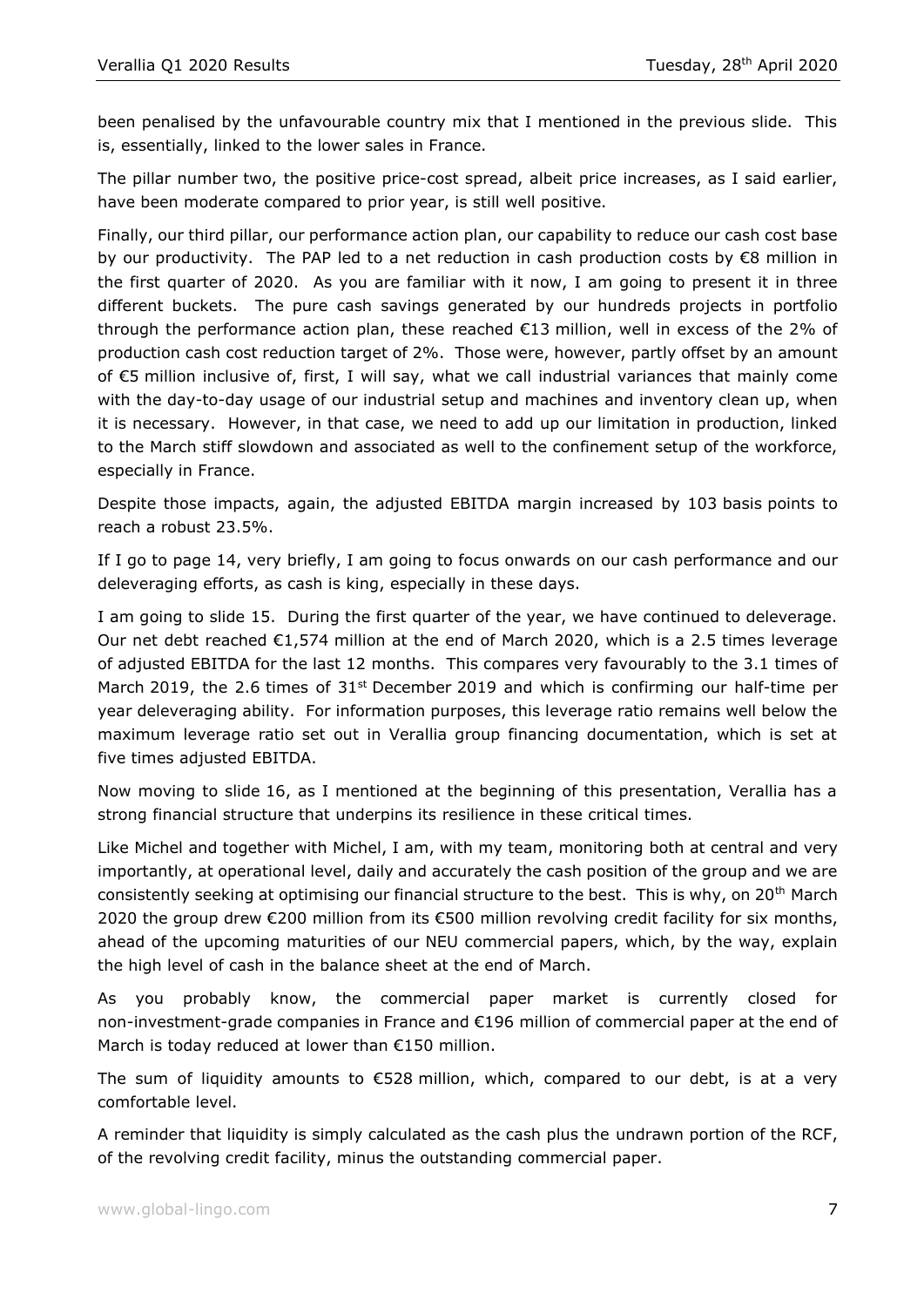Lastly, at the end of last week, we have been revisiting our capital structure to reinforce our liquidity and have decided to restore the usual level of undrawn credit facilities.

I am pleased to announce that the group has successfully set up, on  $24<sup>th</sup>$  April 2020, an additional €250 million revolving line of credit, with one year maturity, extendable by six months at the option of group discretion.

The syndicate of banks, that I want to thank for their support and reactivity, is made of eight core European banks and we have, on purpose, limited the number of banks partnering. Under current, unusual, circumstances, it has been a good common effort.

That concludes my presentation. I want to thank you for listening and I give the floor back to Michel.

**Michel Giannuzzi:** Thank you very much Didier. So, I propose to move to the last slide of the presentation, on page 18. As you have understood from Didier's presentation, we have had a very solid Q1 financial result, which we are very pleased and very proud to report about, especially in the given circumstances. The organic growth was very remarkable, at 4%, even excluding Argentina, it was a strong 2% organic growth. We have continued to improve our adjusted EBITDA margin to 23.5%, with more than 100 basis points improvement versus the prior year. As you know, we continued to generate cash and deleveraged the company to 2.5 times last 12 months adjusted EBITDA.

So, that was a very good position to face and to start entering into the second quarter, which will be much tougher, as we all know. Given the fact that we have very limited visibility on the markets and our customers' orders, we have decided, on  $7<sup>th</sup>$  April, to withdraw the 2020 guidance. We nevertheless continue to take the very strong adaptation measures that we have taken so far, with a lot of discipline and a lot of agility from our teams.

The first is to continue to preserve our employees' health and safety. The second thing is we will, of course, variabilize, as much, our costs. We will continue to have a very accurate daily monitoring of cash and supply chain.

We will, of course, continue to adjust our CAPEX and investments to what we need to do in the future, without compromising the future. So, basically, the two strategic projects that we have launched will be completed this year but we will start the new furnaces, the new capacities, only when we think we will need them, so we might have a slight delay in the start up.

Last but not least, we have decided to maintain our 2019 dividend at €0.85 per share, in cash or in shares, together with the reinforced liquidity Didier mentioned, with this new revolving credit line of €250 million that was signed on Friday last week.

So, we enter in a much tougher second quarter, we believe but with strong assets and a strong organisation in place to face the strong weather, or the difficult weather. We are very confident that, beyond the second quarter, when lockdowns will be released a bit everywhere, normal life should resume at some point.

So, thank you very much for listening to this call. I propose now to move to the question and answer sessions.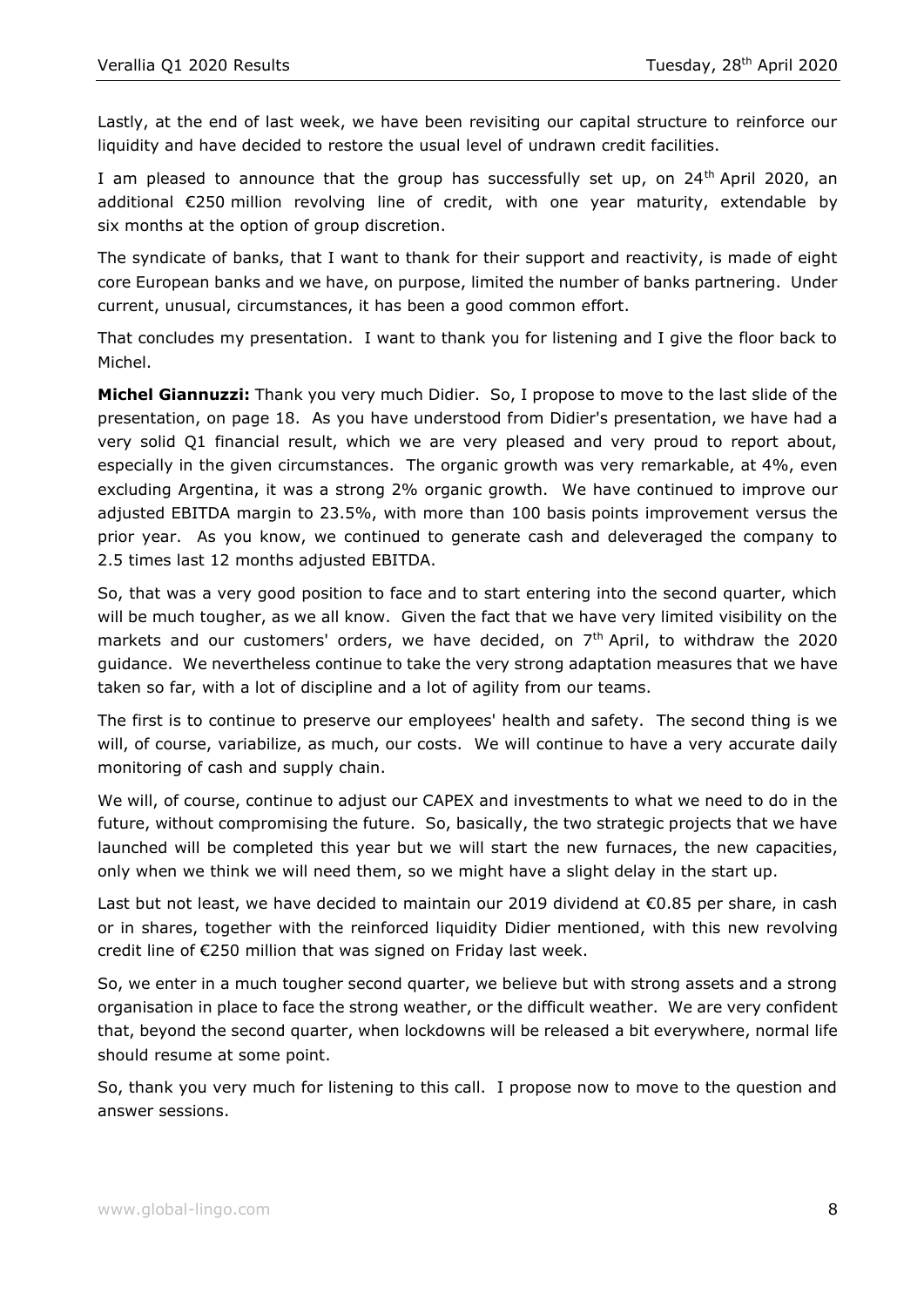## **Questions and Answers**

**Matthias Pfeifenberger (Deutsche Bank):** Good evening gents, a couple of questions from my side, if I may? Firstly, trying to see how deep the double-digit decline is going to be in the second quarter, my question is to South-West European segment[?]. Is the on-trade channel there basically at zero, or is there some base load going on and what is the compensation via the off-trade channel?

**Michel Giannuzzi:** Thank you for the question Matthias. As Didier indicated, this is a rough estimate and it can change from one country to the other quite significantly but, on average, for Verallia group, the on-trade channel represents about one-third of our business, versus two-thirds on the retail side off-trade channel.

On the on-trade channel, this is the sales of our customers but our customers are also, I would say, having to manage their own supply chain. Even though, as you know, all the bars and restaurants and cafés are closed in many countries and will still be closed for a couple of weeks, some of them, in France for example, have completely stopped bottling for a few weeks but are now resuming bottling activities in anticipation for the restart and the reopening of those HoReCa channels. In other countries, it has been also the same, so we have had a big slow down which will continue for April and May. However, I would not say it is zero, otherwise it would mean, just making the maths, that we lose one-third of our sales. We said it will be a double-digit drop but we don't believe, at this point in time, that it will be a 33% drop in sales.

**Matthias Pfeifenberger:** Exactly and countries like Northern Europe and in Sweden are still open. Maybe a quick feedback from my side, here in Austria, because it just came out today: Austria will resume going to restaurants in a party of four from 15<sup>th</sup> May onwards. So basically, we are one of the earlier countries and it is basically resuming as we speak.

My next question could be on the drop through. With this double-digit decline obviously, maybe, being about, whatever, 10–15%, how can we think about the drop through in light what you said previously: you can also produce, to some degree, on stock, you can reduce the utilisation a bit on the furnace side and there are also cost measures? How do you think about the drop through in light of the high fixed cost shares in these items?

**Matthias Pfeifenberger:** Okay. I will let Didier, maybe, handle this answer. So, Didier, do you want to take that?

**Didier Fontaine:** Yeah. So, first, you are right, I think we are repairing furnaces, mending furnaces, on a yearly basis. This is the first line of amortisation of, I would say, quote-unquote, underactivity because instead of having two months' stoppage, you might have three months' stoppage and then you are able to offset or mitigate the impact.

We are very careful because it is a double-edged sword. You can still produce and put that in your inventories but you need to make sure those are good products and that you are able to sell it because it is future problems if you are just producing for the sake of putting that in the balance sheet.

So we are very careful to continue to produce but producing the right products, so that there is no future hit. However, the first defence, clearly is reducing the number of lines available, when there is downtime, make it a little bit longer, postponing some start ups, where you are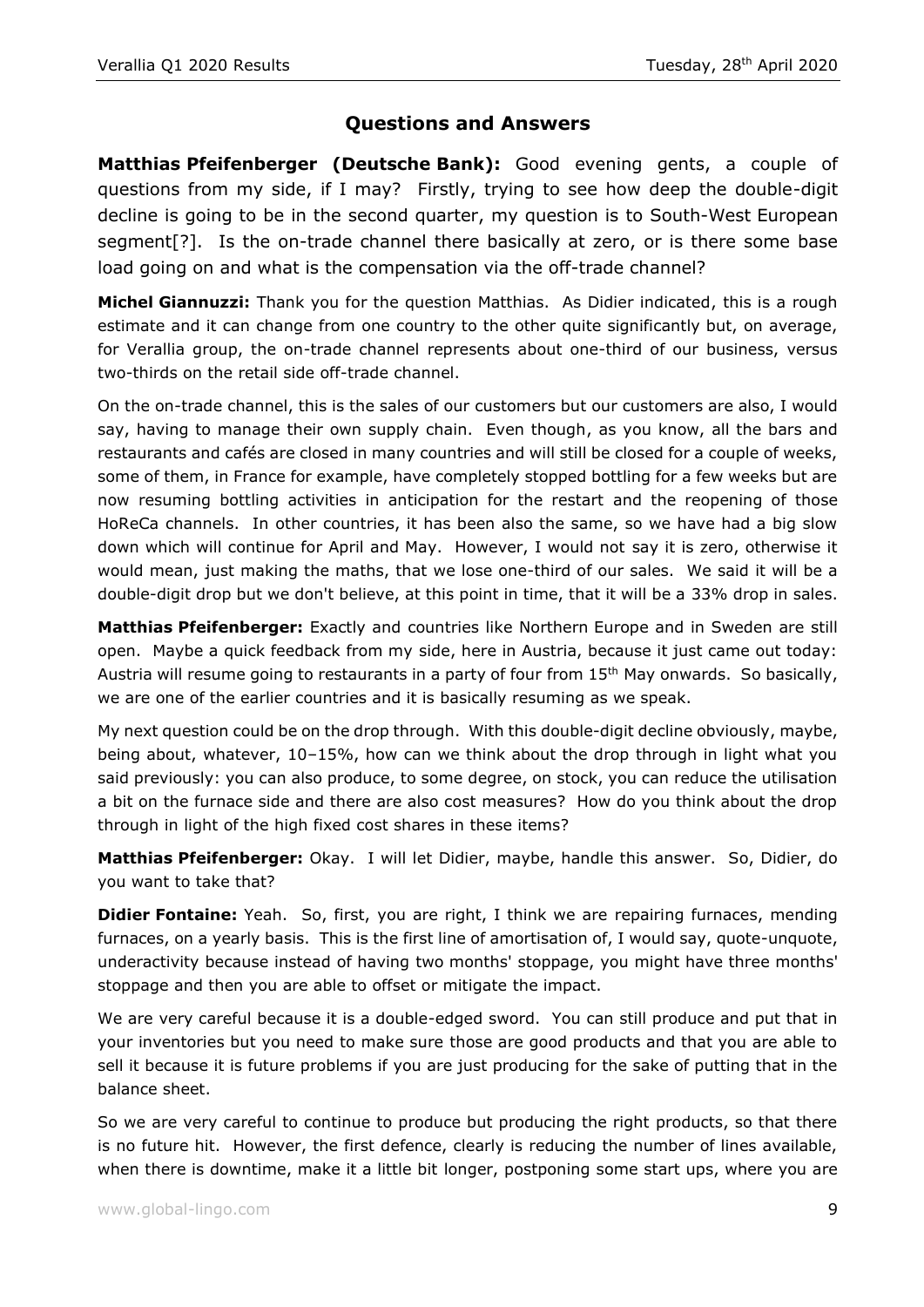not heating the furnaces, so it is not expensive. That is basically what we are doing and there is a mitigating effect from that, yes.

**Matthias Pfeifenberger:** Okay. I have a couple of smaller questions. Actually, let us say the world is being resumed in Europe in the third quarter, do you expect a catch-up effect, maybe, in the fourth quarter or is this, seasonally, too little in terms of importance? Can you confirm that Q2 is, seasonally, the strongest quarter?

Then my last one would be what about the ability to redirect volumes from France, Italy and Spain given the limited shipping radius?

**Michel Giannuzzi:** So, regarding the catch up in the third quarter, fourth quarter, I am not sure in our industry, at least for us, there will be a lot of catch up, to be frank.

### **Matthias Pfeifenberger:** Yeah.

**Michel Giannuzzi:** I mean the wine, or the spirits, that people have not drunk, I am not sure they are going to drink two times more in the future. Also, our customers, as I have said before, to some extent, have also managed their inventory in order to mitigate the very sharp closing of hotels, restaurants and cafés. So we are rather cautious on what you call the catch up, or the rebound, effect in this industry. That is why we do not give guidance anymore: because nobody knows and we do not have a crystal ball. However, we do not expect a strong rebound in Q3 or Q4 to higher levels than last year. I think it will be a progressive recovery, if you want, of the demand from our customers.

The strongest quarter is actually  $Q3$ , normally  $-$ 

### **Matthias Pfeifenberger:** Okay.

**Michel Giannuzzi:** – because that is when people go on holiday and spend more time at bars, restaurants and so on. However, we also know that there will be a consequence on travel and the way people will spend their holidays this year, probably less travel, especially in countries like Spain, Italy, where there is lots of tourism activity. They will be probably be suffering a little more.

### **Matthias Pfeifenberger:** Okay.

**Michel Giannuzzi:** Sorry, can you remind me the third question again? I did not have time to take notes.

**Matthias Pfeifenberger:** I think I have asked enough anyway. I will put myself back in line and let the others ask some questions.

### **Michel Giannuzzi:** Okay.

**Matthias Pfeifenberger:** Thanks a lot.

**Michel Giannuzzi:** Thank you. Thank you, Matthias.

**Francisco Ruiz (Exane):** Hello, good afternoon and thank you for taking my questions. I have three questions, if I may? The first one is on the efficiency plans. So, remember during the IPO you commented that the efficiency plan is not heavily linked to production, so how do you expect this PAP to evolve in the following months?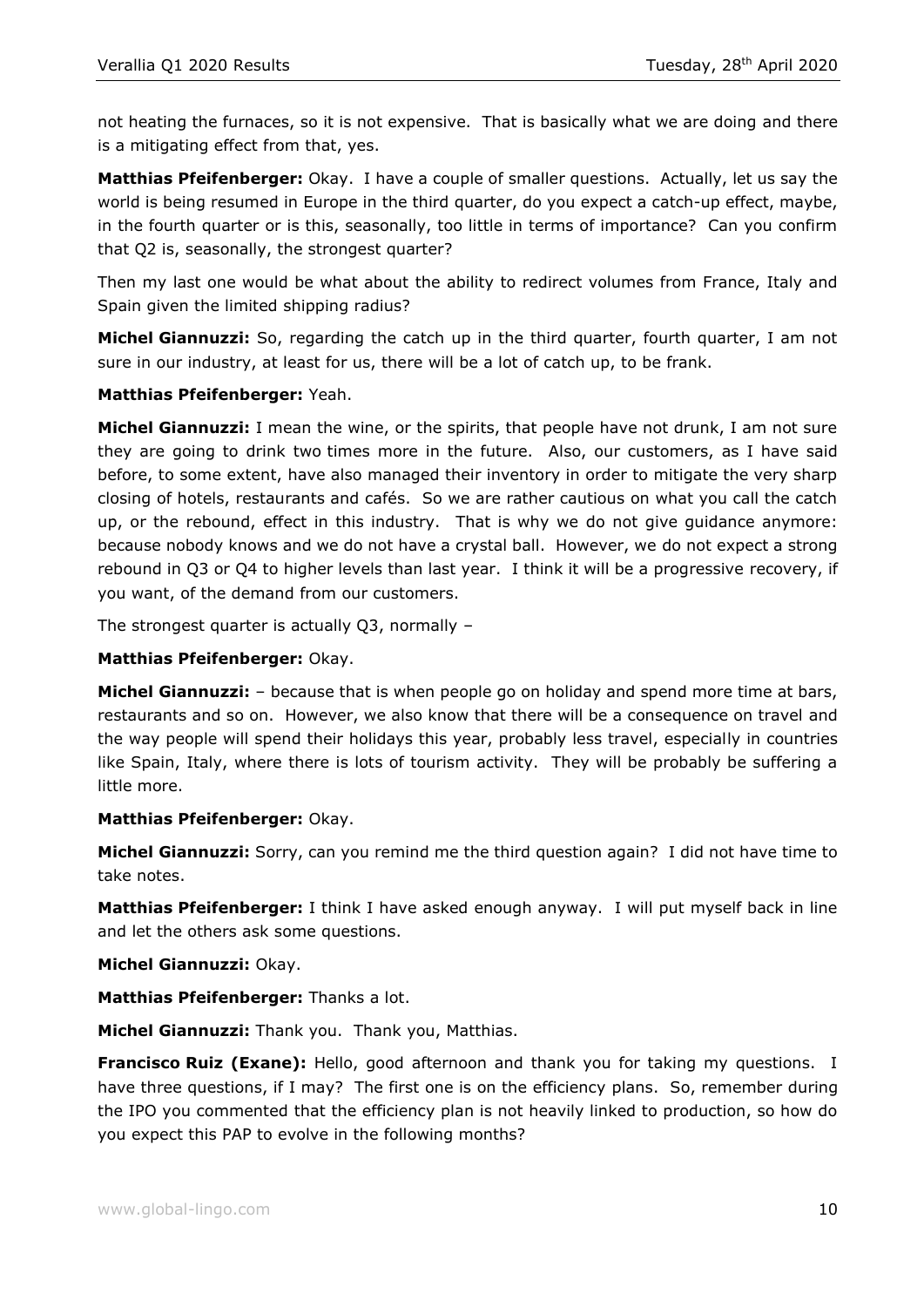The second one is if you could give us a little more detail on the cash flow generation, so maybe what has been the working capital and the CAPEX in this quarter?

The last question is if you could give us some detail, if you have any facilities already stopped and you could do some selective stoppage of productions in the coming months in order to adapt production to demand? Thank you.

**Michel Giannuzzi:** Okay. Maybe I will take the first question on PAP and let Didier talk about the CAPEX evolution. I will also speak about the selective stoppage, so I will take number one and three and Didier will speak, probably, about the CAPEX.

So, regarding the PAP, as Didier mentioned, we had a very, very strong Q1 on PAP, with  $\epsilon$ 13 million gross PAP, which is well above the 2% target that we have.

Even if it is more difficult, let us be clear, because the people are very busy fixing the short-term absenteeism level, or customer demand changes and so on and so forth, we are more than ever committed to deliver this strong 2% cost reduction on the PAP side. So, as far as I am concerned, this is still a very valuable objective, so we are not giving up on this one.

I will take your third question, regarding selective stoppage. As Didier mentioned and I think that was something we covered during the IPO roadshows, we are refurbishing, every year, six furnaces that are completely knocked down and rebuilt. On the top of this, we had planned to increase the capacity before COVID-19 with two new furnaces to be started, one in Azuqueca in Spain and one in Villa Poma in Italy.

Obviously the two brownfield projects, the strategic projects, even though they will be completed this year, will be started only when the demand will be back to where it should be, which means the start of those two new capacities will be delayed.

Regarding the existing capacity, we will adjust our capacity to extend, wherever it makes sense, the furnace stoppages to a longer period. Usually it takes, depending on the furnaces, between 7–10 weeks to rebuild a furnace. We will consider extending, in some areas, the furnace stoppages to, of course, reduce our capacity in order to have the other production lines run as efficiently and at a nominal level as much as possible.

So, this will be our strategy: to adjust the capacity to the market demand by not starting new capacity, first of all and second of all, by extending the planned factory rebuild period by a few more weeks for each of them. So, I will hand over to –

### **Francisco Ruiz:** Michel?

#### **Michel Giannuzzi:** Yes?

**Francisco Ruiz:** Yeah. Could you accelerate some refurbishing planning for next year to this year in order to do the same with the same aim?

**Michel Giannuzzi:** Well, accelerating, maybe not. Maybe stopping a bit earlier, yes. However, from a cash point of view, we have no interest to spend money upfront to rebuild furnaces that we will not use immediately afterwards.

So we might consider stopping some furnaces that were, for example, supposed to start beginning of 2020 when we stopped them, maybe, one month earlier. So when I say extended, it's either extended by delaying the restart or extending by anticipating the stoppage by one month or so, or two. So that will be considered as well, yes.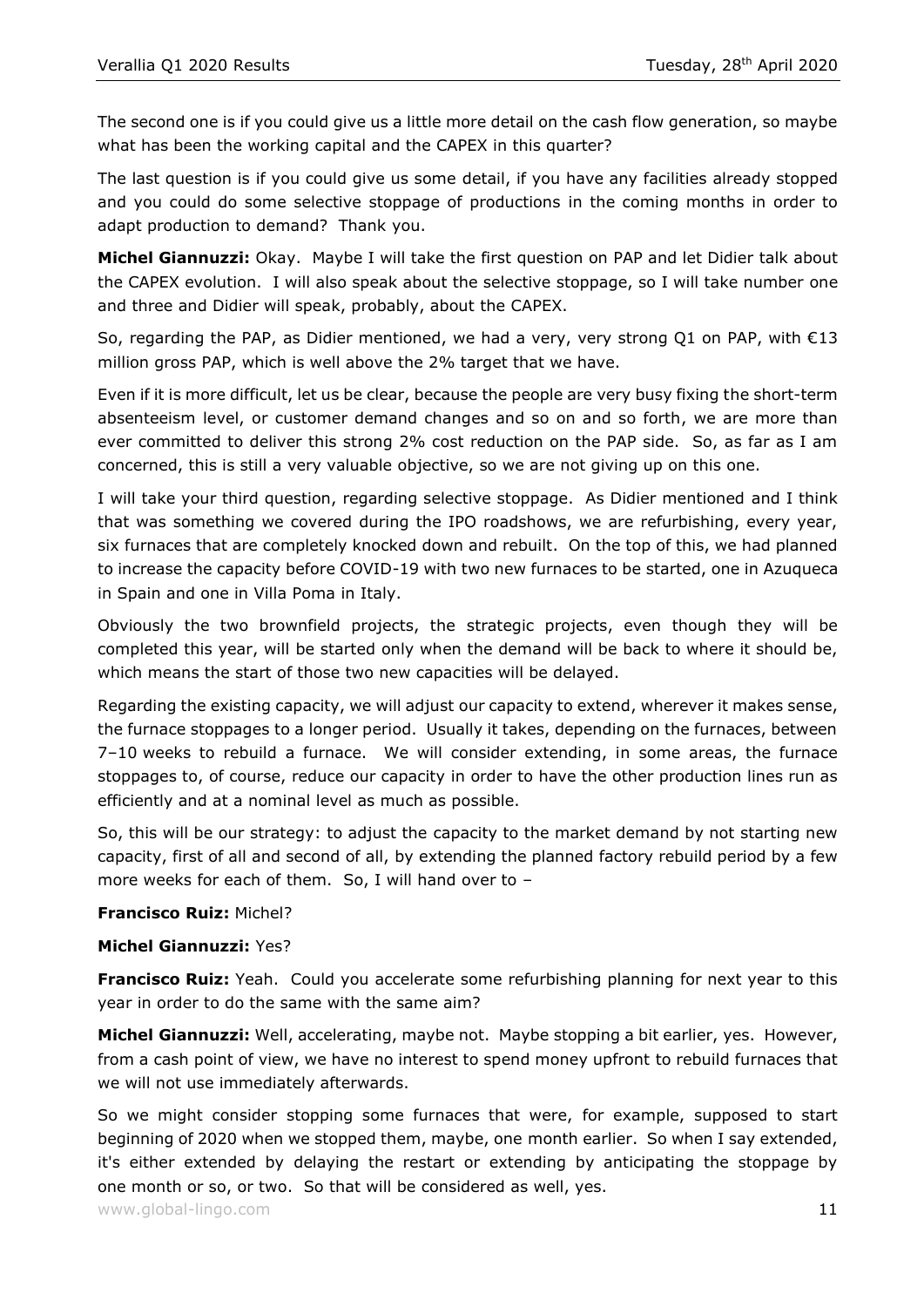**Francisco Ruiz:** Okay, very clear.

**Michel Giannuzzi:** Didier, do you want to talk CAPEX?

**Didier Fontaine:** Yes, yes, CAPEX and working capital. Francisco, good afternoon. On the working capital, we are going to talk about variances. Actually, on working capital, first of all, we have used less non-recourse factoring in Q1 2020 than Q1 2019, essentially, because the France level of sales dropped and France is a big user of factoring. Despite that, we have been able to improve the variance. We burn cash in working capital because normally there is a growth between Q4 and Q1: Q4, N–1 and Q1, between 6% and 7%; that was the case. In 2019 the working capital worsened €8 million more than this year, so we have been able to be better in terms of working capital management, despite using less factoring, which is mechanical, that we have been better.

On the CAPEX, it is a bit different. We told you that we were going to expect cash, CAPEX, much earlier this year than last year, especially based on the fact that we have the two big strategic CAPEXs. Actually, we spent  $\epsilon$ 20 million more in cash, in CAPEX, this quarter versus Q1 2019: €77 million cash CAPEX out, versus €55 million the year before, same quarter. However, that was as expected.

Clearly, going forward, the CAPEX level is monitored very carefully, the timing, the phasing, as Michel pointed out, so we are looking at that very carefully. However, in Q1, that was as per plan, starting to invest and spending more cash than the year before.

Overall, if you look at the free cash flow of Q1, after taxes and interest charges, it has been positive.

**Francisco Ruiz:** Okay, thank you very much.

**Michel Giannuzzi:** I will maybe come back to the question from Matthias regarding Q2 being a strong quarter. Maybe I should correct what I said. Actually, last year, Q2 was a stronger quarter than Q3 and it was the strongest quarter of the year. We do not expect this year to be the same. That is why I was mentioning Q3 would probably be higher than Q2, because of the big shortfall in Q2 this year. So, sorry for the confusion, Matthias but I just want to correct what I said. You were right: last year Q2 was stronger than Q3 but this year, because of the double-digit drop that we expect to see in Q2, we think Q3 will be slightly higher.

Sorry for the miscommunication.

**Charles-Louis Scotti (Kepler Cheuvreux):** Hello, good evening, I hope you are safe and healthy. I have four questions, please. The first one: can you share with us the organic sales trend in the second half of March and beginning of April? My second question, on the French market: we seem to be more affected than other countries; is it a production issue or is it because the demand is more impacted?

My third question is a follow-up question on the drop through. Is it fair to assume a 50% drop through, as you guided during the IPO, or can we expect a lower drop through because of the coronavirus stoppage?

The last one: can we expect the wine and sparkling wine demand to be more resilient because, regardless of the demand, winemakers will have to bottle it anyway? Thank you.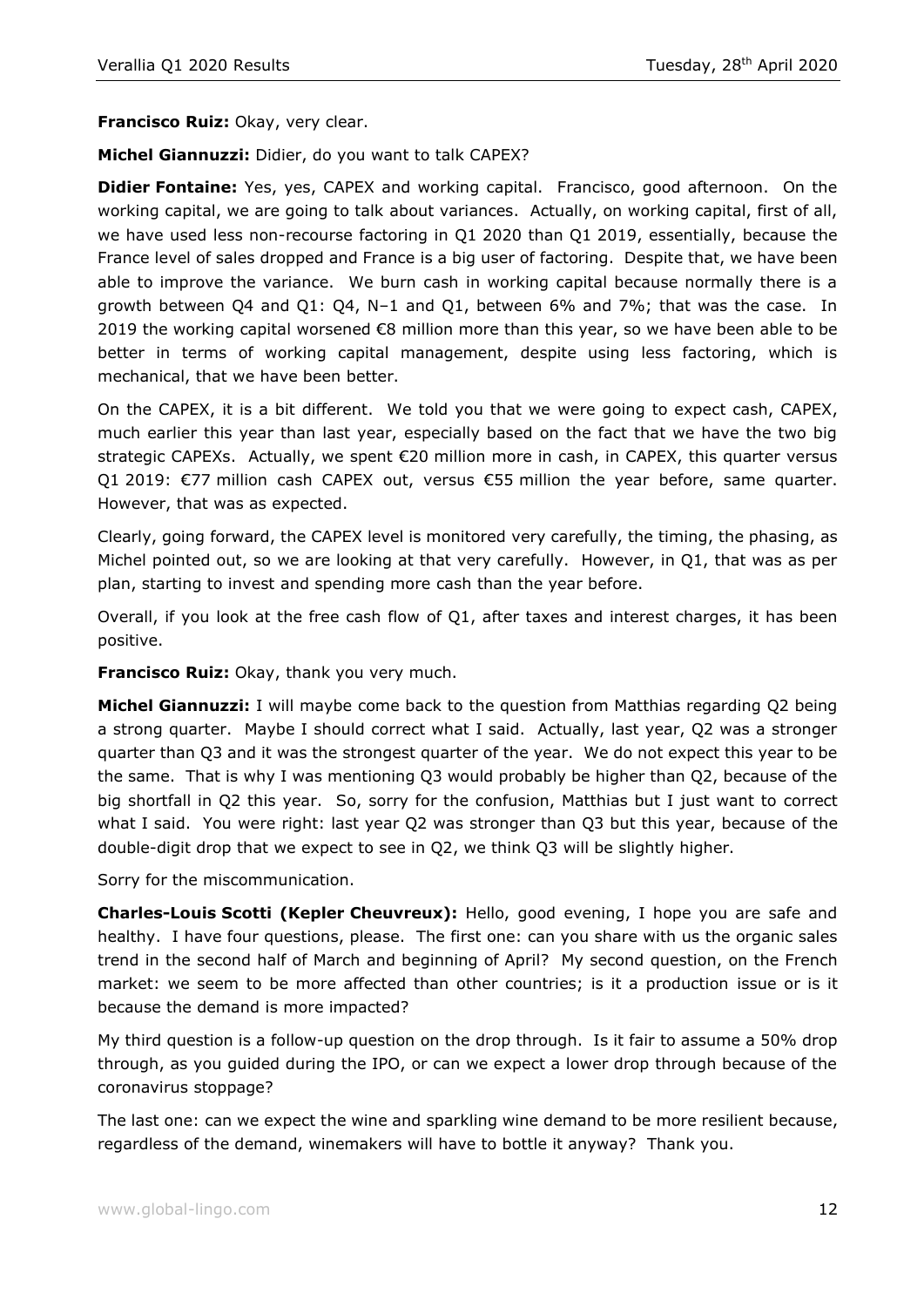**Michel Giannuzzi:** What I propose is probably I will take the questions number two and four and will let, probably, Didier, give you the trend on the sales trend and the second part of March and April, as well as the drop through.

Regarding the French market, what happened in France is a bit different from what happened in the other countries, to be frank. The suddenness that took place in France to put people in lockdown with restricted activities and restricted moves from the people was much bigger than what we saw in the other countries, like, for example, Italy and Spain. So, therefore, we had a much bigger drop of demand in France than in the other countries, Italy and Spain, to name them, for example, as neighbouring countries. On top of this, I have to say we had a much higher absenteeism from our workforce in France than we have seen in the other countries.

So the slowdown, or the reduction, if you want, of sales in France is mostly due to the drop of orders from our customers. However, to some extent, we also have adjusted our production down, due not just because of the drop of orders but also because of the absenteeism that we had in our factories. Now, as I said before, one of the, maybe, characteristics of the French market is it is probably more premium than other markets. If I just take the example of champagne, the champagne producers have shut down their bottling facilities for a couple of weeks. They have restarted in April but they immediately stopped their bottling activities because champagne was very seriously impacted by the closure of hotels, restaurants and cafés, for example and the fact that it is not a time when people want to drink champagne at home, when they are in a lockdown situation. We saw the same strong impact on the spirits segment in France. The French spirit market is quite strong, especially at export and we believe that our main spirit customers, that are, especially, exporting spirits to Asia, or even the US, have also suffered quite a lot from the drop of their markets.

So, therefore, I think it is fair to say that the French market has probably been more impacted than the other markets because of the product mix and also because of, somehow, the strong lockdown measures that have been requested by the government.

To answer your question number four about wine and sparkling wine, it is true that, especially in the sparkling wine, our customers had to empty their barrels in order to prepare for the next harvest. That is one of the reasons why they have restarted bottling, for example and they will, of course, put the sparkling wine and to some extent the wine as well, in reserve, as a reserve for the future years so we might see some bottling activity restarting again.

However, again, it is very hard right now to forecast what our customers are going to do. You know we have, especially in the wine segment, a lot of small customers. This is where we have the biggest number of customers and they have quite limited visibility on their own sales. We navigate, from one week to the other, with sometimes very changing demand and orders. So the good thing about Verallia is that we are very flexible, so we are, I think, quite good at following up that demand and adjusting our production line to the real need.

As Didier mentioned before, we don't build stock for the sake of building stock. We build the right stock for them but we do not have a lot of visibility of what they are going to do, to be frank.

Now I would like to hand over to Didier, who is going to talk about the trend in March and April.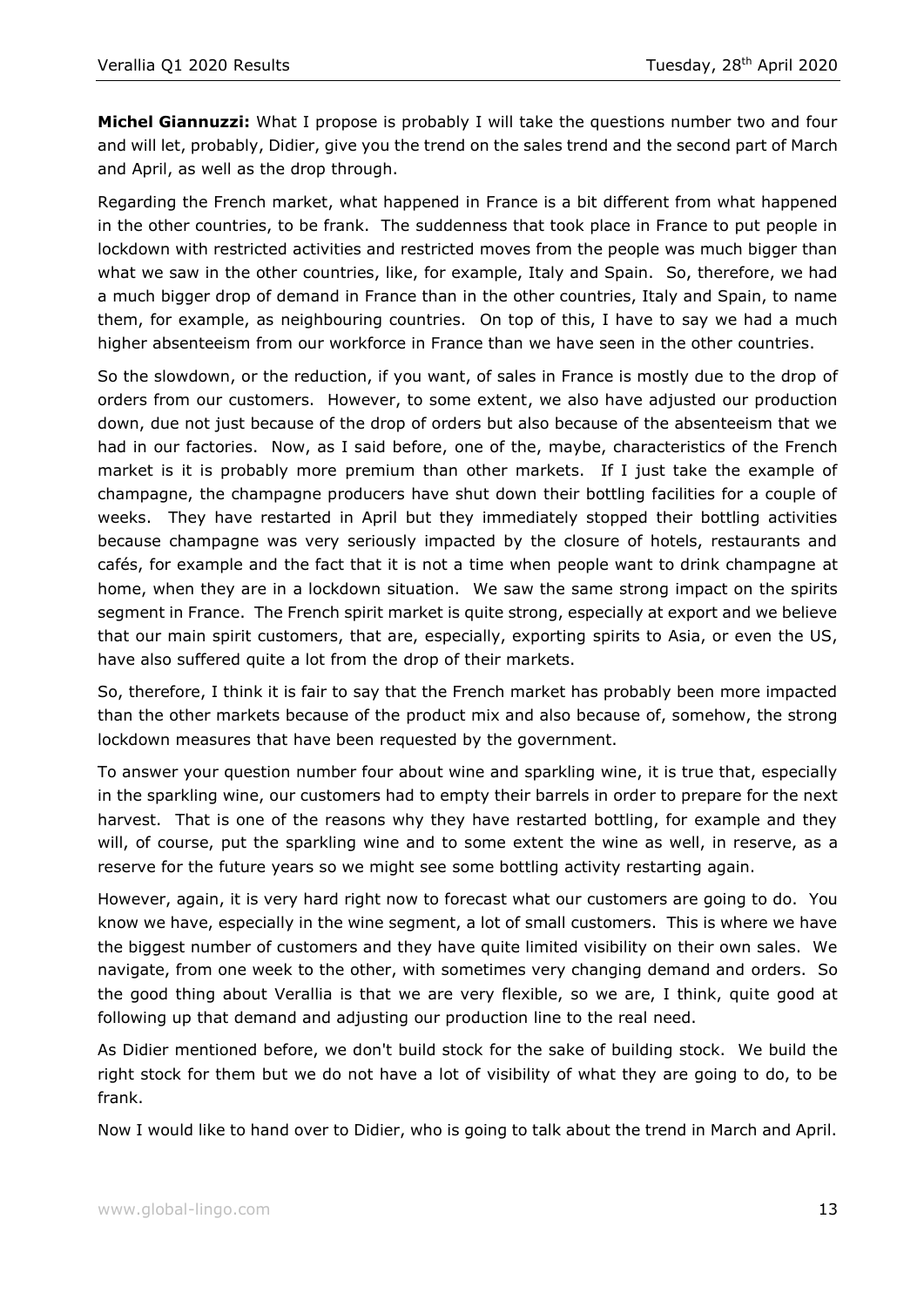**Didier Fontaine:** Yes. I will step back and I come back to what I said during the presentation, on slide 12. The organic growth, if we exclude Argentina, has been 3.7% in January–February. As we said, it has been 0.4% in March and if we exclude Argentina, the organic growth has been negative in March by –1.1%. So, 3.7% January–February and 1.1% negative in March.

What has happened has happened, essentially, in the second half of March, in France and LATAM, especially Brazil. Now, April, we are seeing all the countries being impacted at different levels, depending on their exposure to that product or that product. However, the organic growth should be negative, as well, from a top line perspective by double-digit numbers in April. That is the reason, that is the pace we are seeing today.

Okay? Now, you had a question about the drop through: clearly, when we see volume going up, we expect a 50% contribution because we do not expect to put cost in front of that. On the other hand, when volumes are going down, we are putting a lot of measures in place that should enable us to mitigate. So no, we are not expecting a 50% negative drop through from a sales differential into an EBITDA differential. It should be much lower than that. It will have an impact, of course, because we are a fixed cost business but we are working on supply costs, we are looking about flexibility of labour, we are looking about stopping furnaces, reducing the fixed cost bases of the plants, of the lines, so there are a lot of initiatives we have taken to be able to be flexible in our fixed cost base and even our cost base, generally speaking. Therefore, no, it will not be 50% drop through, or near a 50% drop through, lower than that.

**Charles-Louis Scotti:** Okay, thank you very much. Just one follow-up question, please, on raw materials: I know that you have a very strict hedging policy but when shall we expect some positive impact of the decline of raw material prices?

**Didier Fontaine:** I will take it, Michel. Raw materials are different. Are you talking energy or raw material? Because raw materials at the moment are –

**Charles-Louis Scotti:** Sorry, my mistake, energy costs.

**Didier Fontaine:** Okay. Well, energy costs, to be totally transparent with you, you know we hedge 2020 based on 2019. So, currently, today, our hedged cost is higher than the spot. You know we have a policy for N+1 to be fully hedged, N+2 at 70 to 50%, N+3 between 50% and 25%. So, unfortunately, this year, we are almost slot with pricing at higher than the spot price. However, the spot price on gas, for example, is a total nonsense i.e. it is driven as well by the fact that there is a very low level of activity. So, when are we going to benefit? Probably in a very, very limited impact. We have some because we kept some flexibility, a little bit but very minor so no, we don't expect a positive impact this year. We are losing an opportunity. We are losing an opportunity but at least from pure risk management, I think we are safer to hedge than not to hedge and be speculative. We are running our strategy. The objective is not to be at the best price ever; it is to have a good long-term view on our cost base.

**Charles-Louis Scotti:** Sure, thank you very much.

**Michel Giannuzzi:** You remember, this policy on hedging has enabled us to give the right targets for price increases to our sales force. This, that you have seen from Didier's presentation, has enabled us to have a positive spread, so this is really key in our strategy. The three pillars of the strategy are growth, positive spread and PAP and we have delivered on the three pillars in Q1.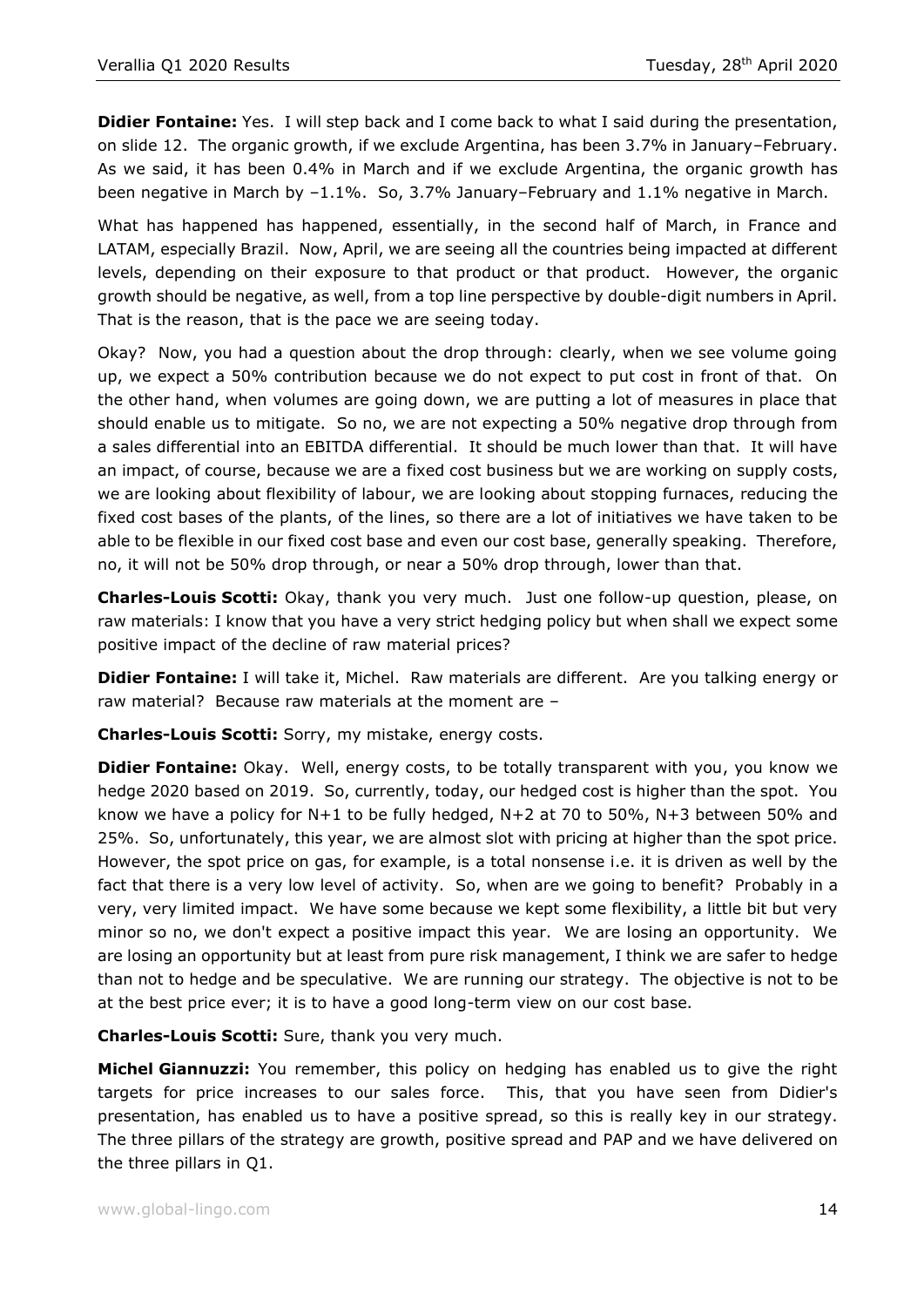**Charles-Louis Scotti:** Perfect, thank you.

**Jean-Michel Belanger (Société Générale):** Hi, good evening Michel, good evening Didier. I had a quick one –

**Michel Giannuzzi:** Hello.

**Jean-Michel Belanger:** – on M&A. I know that, of course, it is not at the top of your agenda but could you consider that the current situation could lead to some attractive opportunities in some countries in Latin America?

**Michel Giannuzzi:** Well, thank you, Jean, for asking the question. As you know, M&A, although it was not the central theme of our equity story at IPO time, is something that we have always said that we will consider if it makes sense for the company, if it makes sense for our customers, for our employees and for our shareholders.

Last year, as you can imagine, we were very busy with the IPO, so that was not the focus of last year. This year, the start of the year has been quite disturbed by COVID-19 but this big shock to the global economy might push some family-owned business, or smaller business, to consider partnering with larger and well-managed and a very successful company like Verallia in the future. So we are going to, more than ever, actively look for M&A whenever we see opportunities, despite the short-term turbulences in Latin America. However, for those of us that have lived and worked in Latin America, that is part of the, I would say, volatility of the region that we have to accept. As you remember, this is a good area to invest in and of course, if we see opportunities there, we will look at them very seriously.

**Jean-Michel Belanger:** Okay, thanks a lot Michel.

**Lars Kjellberg (Credit Suisse):** A couple of questions from me: I just wanted to better understand the industrial variance we are talking about, the €5 million. What is in that number and how should we view that going forward?

Also, of course, China is gradually starting to reopen. Are your customers and your distributors starting to see any light at the end of the tunnel for the spirits business, the export business specifically, to China? I may have missed this but did you specifically talk about the first quarter volumes in Europe?

The final point from me would be on the risk, as opposed to pricing. Given we now have quite a weak environment, energy is a big tailwind, so as you start negotiations for next year's pricing and given your hedging policy, should we view that as a risk, generally, to pricing, because some of your competitors may not have had the same pricing policies, or hedging policies?

**Michel Giannuzzi:** Okay, thank you very much Lars. I will take the question about China and pricing and maybe I will let Didier answer the industrial variance and the first quarter volume, to remind you on the first quarter volume.

Regarding China, as you know, we are not directly exposed to China, or even Asia. However, we are, indirectly, through our customers that are exporting into this region. Now, as you well know, the biggest impact for them has been the fact that COVID-19 started during the Chinese New Year, which is a very, very important time of the year for our customers selling in China and therefore their businesses suffered from that. It seems that, according to what you read, they are resuming sales in this country, as well as the rest of Asia. However, again, I do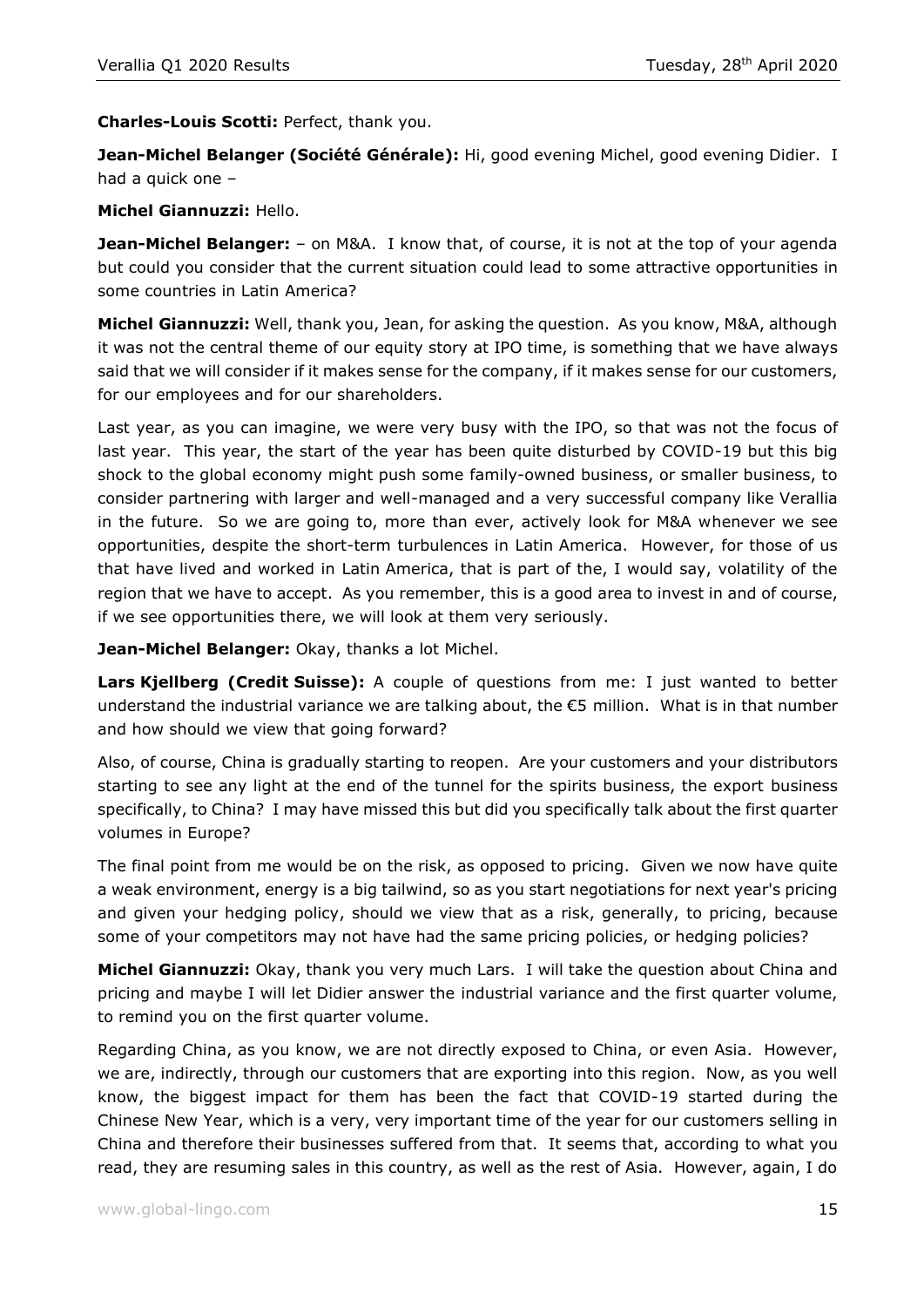not think the Chinese will drink the spirits that they have not drunk during Chinese New Year. So it is a progressive recovery but it will not catch up the lost volume of the first quarter.

Now regarding pricing for next year, it is hard to say. There are still a lot of things that can happen between now and next year. Just let me remind you that Latin America has a completely different system where prices are negotiated on an ad hoc basis, which could be every day, or every month, let us say, in Argentina, for example, or every quarter in Brazil, or every month, also, in Chile, so Latin America is a bit different. However, in Europe, prices are negotiated, usually, once a year and we have about 20% of our business in Europe which is based on long-term contracts with price indexation formulas. So 20% of the business is more or less covered by formulas, so whether it is up or down, the formulas will tell us what the new price will be next year. For 80% of the remaining business, it is an annual negotiation, which usually takes place between November and February of the following year.

So we will see what energy costs are in November and December; we will see what the capacities of the market are at that time; we will see what our customers going, at that time, to do. It is very early to say what will be the pricing dynamics, if you want, on the markets but we will see in due time, around the end of the year. It is hard to project, again.

**Lars Kjellberg:** I appreciate that.

**Michel Giannuzzi:** Didier, do you want to take both the other questions?

**Didier Fontaine:** Yes, the industrial variances. So, the €5 million: when I made my comments, I told you the €5 million was made of three buckets. Bucket number one is, generally speaking, industrial variances, which encompasses two types of it. Number one is the fact that you are not performing at the expected level of performance and the standard price of your product is not reached and the real cost is higher than the standard cost, so you have industrial variances. On the top of that, you know we are performing, on a very regular basis, a review of our inventory hedging: basically depreciating some inventories that are not either good, that are too long, as a duration, or they are not at the right quality, so that is the second bucket, with the first bucket I would say that is the day-to-day of the business.

The third bucket is really linked, today, to what we are seeing given the confinement and the restriction to have the right level of people available on lines. Meaning what? Meaning that if, in a given plant, I produce 10% less with the same level of fixed costs, especially on labour costs, indirect labour , I have two options, I call that under activity, given the COVID and the rest, either I put them with my inventory costs, which means I put that on the balance sheet, which is not financially sound, or take a hit as underactivity in my P&L. That is what has happened in March and it is what has happened, essentially, in France, because we had a level of absenteeism that was high, therefore lines running with lower production, instead of charging all the fixed costs to the adequate production, it is plant-by-plant type of approach. Clearly if the plant is running normally. So instead of taking that cost within the cost of production, going into the average cost of inventories, we have put that in the P&L. That is probably something that can be discussed in the future, whether it is a non-recurring event or it is a recurring event. At March, we considered that as non-significant, so we put that here as an underactivity, in industrial variances, impacting the PAP.

**Lars Kjellberg:** That makes sense, thank you.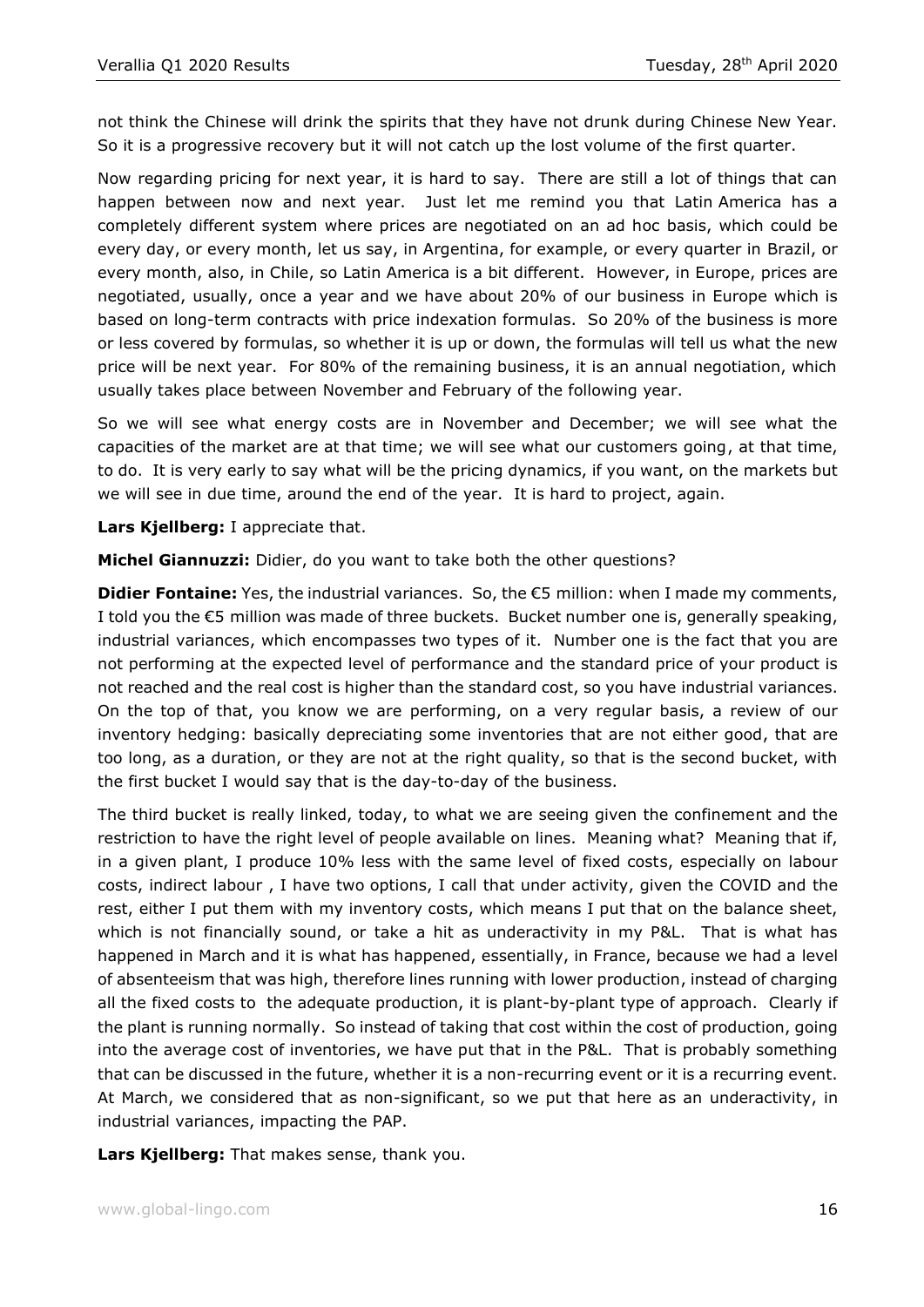**Didier Fontaine:** You had a question on Europe activity. We do not give the breakdown. What I can tell you is that, as we said, Northern Europe was showing a positive organic growth, Italy and Spain all together. That was partly offset by France.

**Lars Kjellberg:** Okay, thank you.

**James Rose (Barclays):** Evening everyone. Can I talk about some trends in March and April and could you talk about how the demand evolved in the off-trade part, then maybe give us an idea of how demand has evolved by category, i.e. differences between wine, beer? Perhaps there are some offsets from food and water jars, as well, by the sounds of it.

Then, lastly, on working capital, because you have such a fragmented customer base, with many smaller producers, have you got any concerns about receivables in the near term? Is there any help you can provide to those customers? Thanks.

**Michel Giannuzzi:** Okay, James, thank you very much for your questions. I will answer the first question, regarding the trend and a little bit more, I would say, colour on the business. I will let Didier talk about the working cap and what we are doing to protect, of course, our receivables and our cash generation.

Regarding the trends in March and April, basically, the trend that we started to see at the end of March has strengthened, or has worsened, I do not know how to say it, in April, with the same categories as in March that were doing very well, like jars for food, like beer, to some extent in many countries. On the opposite, the categories that are doing the worst are clearly the spirits and the sparkling wine, that are also linked to, mostly, HoReCa sales channel.

When we talk about the split between on-trade and off trade, this is our own assumption, so it is kind of an estimate from our side, because, of course, it is more the business of our customers. However, we estimate that there is quite a significant difference between one country and the other. The country that we see with the highest share of on-trade business, with around 45% on trade, versus 55% off trade, are countries like Iberia or Brazil, or Latin America, more generally speaking. On the opposite of the spectrum, you see countries in North-East Europe with a much lower share of on-trade business, which is, we estimate, about 20% only. When you talk about France and Italy, they are more in the vicinity of 35– 40%. So the on-trade, off-trade business changes quite a lot by country. However, overall, when we average it out, it is about one-third for the Verallia group on trade and two-thirds off trade. I repeat, jars, for example, are mostly exposed off trade, in the retail shops, whereas spirits are mostly on-trade, or a big share of it is on-trade. So that is what I can say on the business side.

Maybe, Didier, you want to comment on the customer –

**Didier Fontaine:** Yes, on the receivables aspect. Clearly, this is as you say: we have a very diversified customer base. Part of it, or a big chunk of it, was under the off-balance-sheet, or non-recourse factoring, meaning this is depending as well, a lot, on the risk insurance companies. Those ones, honestly, are not playing their role; they are reducing some coverage.

Clearly it is something we are monitoring on a daily basis because of two reasons. Number one, we are not a bank. Number two, there are customers we want to protect as well but they have to make the effort, especially in a country like France, where they can have access to a state-sponsored type of loan. As of today, the overdues at the end of Q1 are very similar to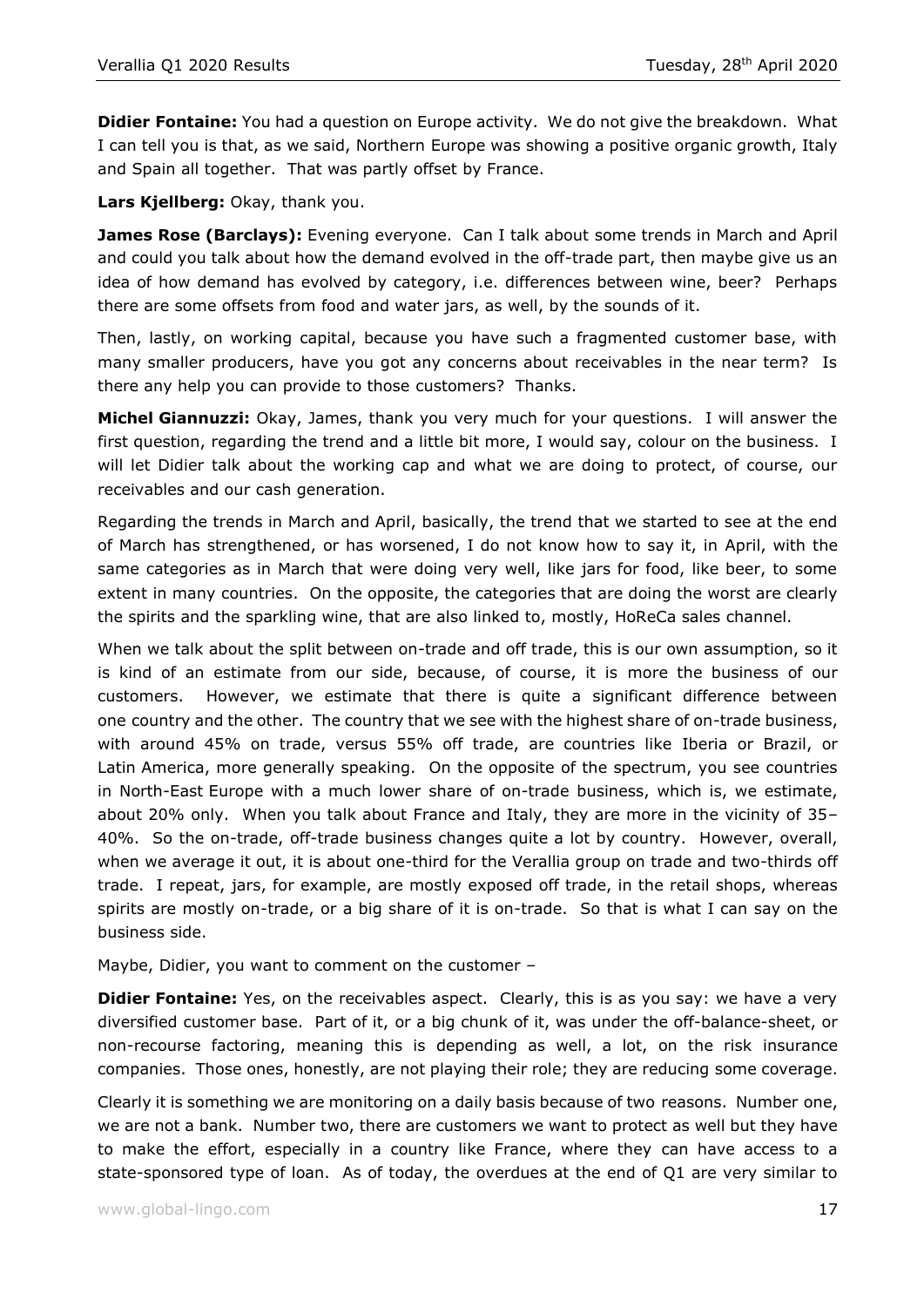the end of Q1 2019. However, I think the worst is in front of us because, I mean, as we said, the drop in sales is coming towards us, so we need to be very, very careful. You know we are monitoring that. We have taken a very close look through the commercial people. We are given tools to support, to anticipate, going customer by customer. The only thing is, from a pure number, pure millions, standpoint, the overdues are the same as last year, same period, which is not satisfactory because, really, clearly we wanted to go down in a normal environment and clearly it is a point of attention because it can derive. You know what we call it? We call working capital the silent killer. You do not see it, you do not feel it but, at the end of the day, you do not get the money.

**James Rose:** Okay, thanks very much for your time.

**Markus Remis (Raiffeisen):** Good evening gents, two left from my side, firstly related to the mix and especially asking about the off-trade channels. To what extent are you concerned that we will see a deterioration of the mix of people opting for less premium, be it wine or spirits, you name it?

Then, secondly, if you could clarify whether you have applied for any state aid measures, some sort of subsidies, moratoria to taxes, in any of the countries you are operating in?

**Michel Giannuzzi:** Regarding the mix, the biggest mix impact will be between categories, rather than within categories, I believe. The mix within categories can happen but I am not sure how big it will be. However, the biggest impact will be, probably, the mix between categories: the fact that spirits are down, usually. Spirits and champagne have, for us and for our customers, too, by the way, higher margin than, for example, the beer segment. So, the negative mix that we could probably face, although it is too early to say, would probably come from the segment mix, rather than the channel mix, if you want.

Regarding the applications for the state, maybe Didier wants to mention what we have done but as much as possible, what we have done, especially in France, we have used all the holidays and bank hours that people had, first of all, to adjust for the lower level of activity. Secondly, we have not applied for any state-supported loan or state sponsored or guaranteed loan, as, probably, other companies have done. Usually the only thing that we have used is partial and temporary lay-offs, when we had to adjust for a lower level of activity in some plants. So that is basically what we have been doing.

In the other countries, we have not had to ask for special support from the state, either.

**Didier Fontaine:** To add to Michel's point, that's the reason why the drop through will not be 50% as well.

**Markus Remis:** Right. Maybe one more on the dividend. So the option to get new shares, that is essentially scrip dividend. How should we think about the conversion price? Is that fixed in advance or when would that be kind of stipulated, how many new shares they get for the €0.85?

**Michel Giannuzzi:** This will be communicated very soon to the market. It is very usual practice, based on the current practice in this kind of share-based payment for dividend, so we will communicate to the market the details of the way the share dividend will be calculated, knowing that you have plenty of time because the general assembly, the shareholder general